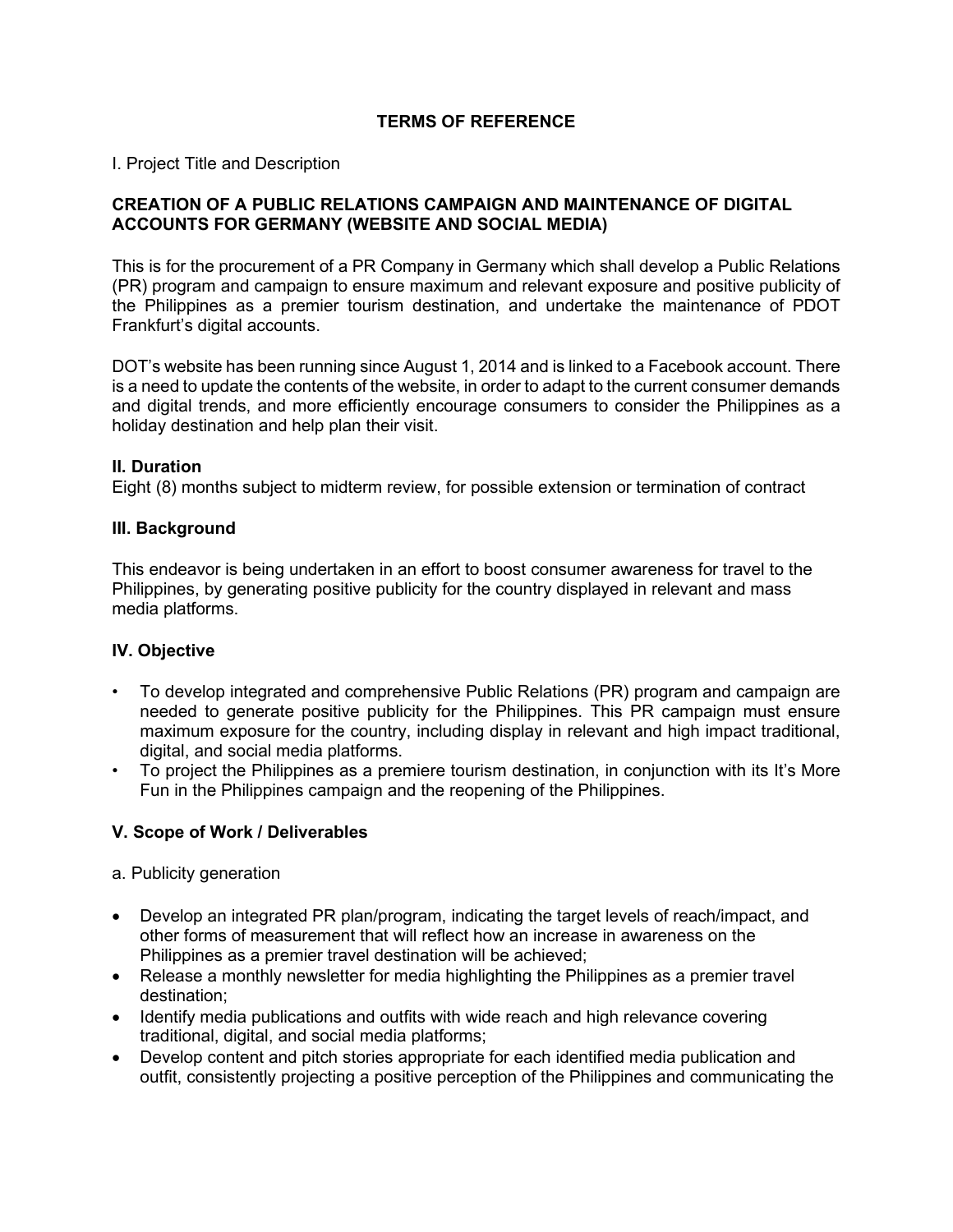fun in the Philippines, and ultimately promoting the country as a young, dynamic, and premiere tourism destination;

• Suggest creative ways to maximize the Philippines' exposure; and - Media monitoring / News clippings

b. Management of the PDOT's official website [\(https://www.morefunphilippines.de\)](https://www.morefunphilippines.de/)

- Updating of guidelines and information on travel to the Philippines in line with the Inter-Agency Task Force for the Management of Emerging Infectious Diseases regulations and the [https://visitor.tourism.gov.ph](https://visitor.tourism.gov.ph/) website;
- Updating of photos and videos in the website;
- Incorporating of the digital magazine "7641 Islands of the Philippines" that will provide readers travel inspiration and information [\(https://www.7641islands.ph\)](https://www.7641islands.ph/);
- Increasing the Philippines' search engine ranking (SEO) as a popular vacation destination, and encourage consumers to visit the website;
- Support and maintenance: Administrative and technical support, quality control for a period of 8 months;
- Handover of full source code including all developed libraries shall be handed over to DOT Frankfurt; and the
- Development of a user manual and delivery of a webinar for the support staff to perform content upload, system maintenance and administration.

c. Management of the Philippines' Social Media Accounts (Facebook and Instagram) - Design a strategy plan for our social media channels (Facebook and Instagram);

- Post appropriate content that will reflect how fun, dynamic and diverse the Philippines is, including stock photos, articles, and crossposting from relevant and influential personalities;
- Suggest creative opportunities that allow an increase in publicity for the Philippines including co-branding and cooperation with influencers; and
- Boosting posts when necessary

d. Generation of a comprehensive report, reflecting media mileage gained and copies of the published articles / media exposure on the Philippines

## **VI. Minimum Qualifications for Suppliers**

- a. Full service PR agency operating in Germany, with relevant contacts in the media and travel industry, and able to facilitate the requirements and deliverables as stipulated above
- b. Extensive work experience in the travel and tourism industry particularly in tourism destination management and marketing
- c. Dedicated Account Manager and Account Director to oversee and coordinate with the DOT with respect to the execution and implementation of the deliverables

## **VII. Timeline and Schedule of Work**

- April 27, 2022: Submission of bid proposals, inclusive of publicity requirements according to these Terms of Reference, and mandatory legal documents
- April 28, 2022: Selection of the DOT Frankfurt office of the winning PR Agency assigned to handle the publicity activities and crisis management for the Philippines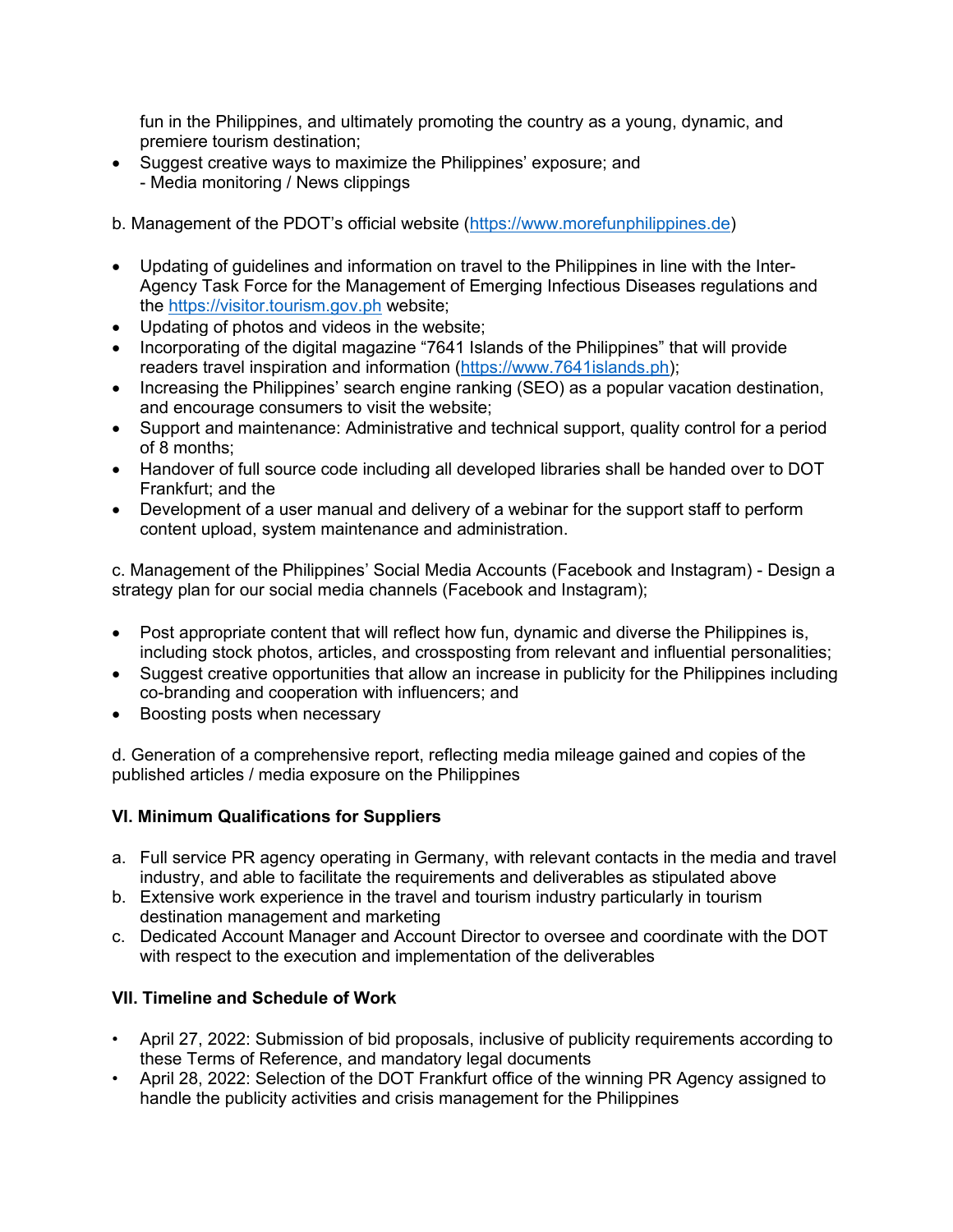- April 29, 2022: Submission of revised PR and communications plan, timelines, and schedule of appointments, based on the DOT-Frankfurt Office feedback on the winning bidder's original proposal
- May 1, 2022: Start of the contract

## **VIII. Documentary Requirements**

- Signed Terms of Reference (all pages should be initialed)
- Company registration documents and appropriate licenses
- Latest Tax clearance
- Company portfolio containing similar projects previously undertaken in the past 5 years.

The winning bid shall be determined based on the proposal with the most advantageous financial packaged cost, provided that the amount of the bid does not exceed the established total budget for the project.

## **IX. Terms and Conditions**

1. The selected agency shall be subject to assessment by the DOT Frankfurt as to the effectiveness of any part or phase of the campaign launched. The DOT Frankfurt reserves the right to terminate the services of the winning bidder should any part of the deliverables be unsatisfactory. Deliverables may be adjusted by the DOT, if needed.

2. Subject to the assessment by the DOT Frankfurt as to the performance of the creative agency for its implementation of the campaign, the services of the selected creative agency may be recontracted by DOT Frankfurt to implement supplemental programs, subject to additional budgets and a separate agreement.

3. Any excess remuneration or compensation in the form of rebate from production and media suppliers following the industry practice of compensating services of an agency shall be negotiated by the winning agency, and credited by the supplier in favor of the DOT Frankfurt in the form of additional promotional materials and/or extended media or PR placements, in order to maximize the effect and benefit of the campaign.

### **X. Budget Allocation**

### **1. Budget Allocation**

Total budget allocation for 8 months (May to December 2022) is Euro 24,000 inclusive of all taxes and other applicable fees. Charges for operational expenses are subject to prior approval.

Budget Breakdown Euro 3,000 x 8 months = Euro 24,000

### **2. Payment procedure**

a. Charges for retainer fee shall be billed on a monthly basis;

b. Overhead fees shall be paid on a reimbursement basis, fully supported by receipts, and subject to prior approval